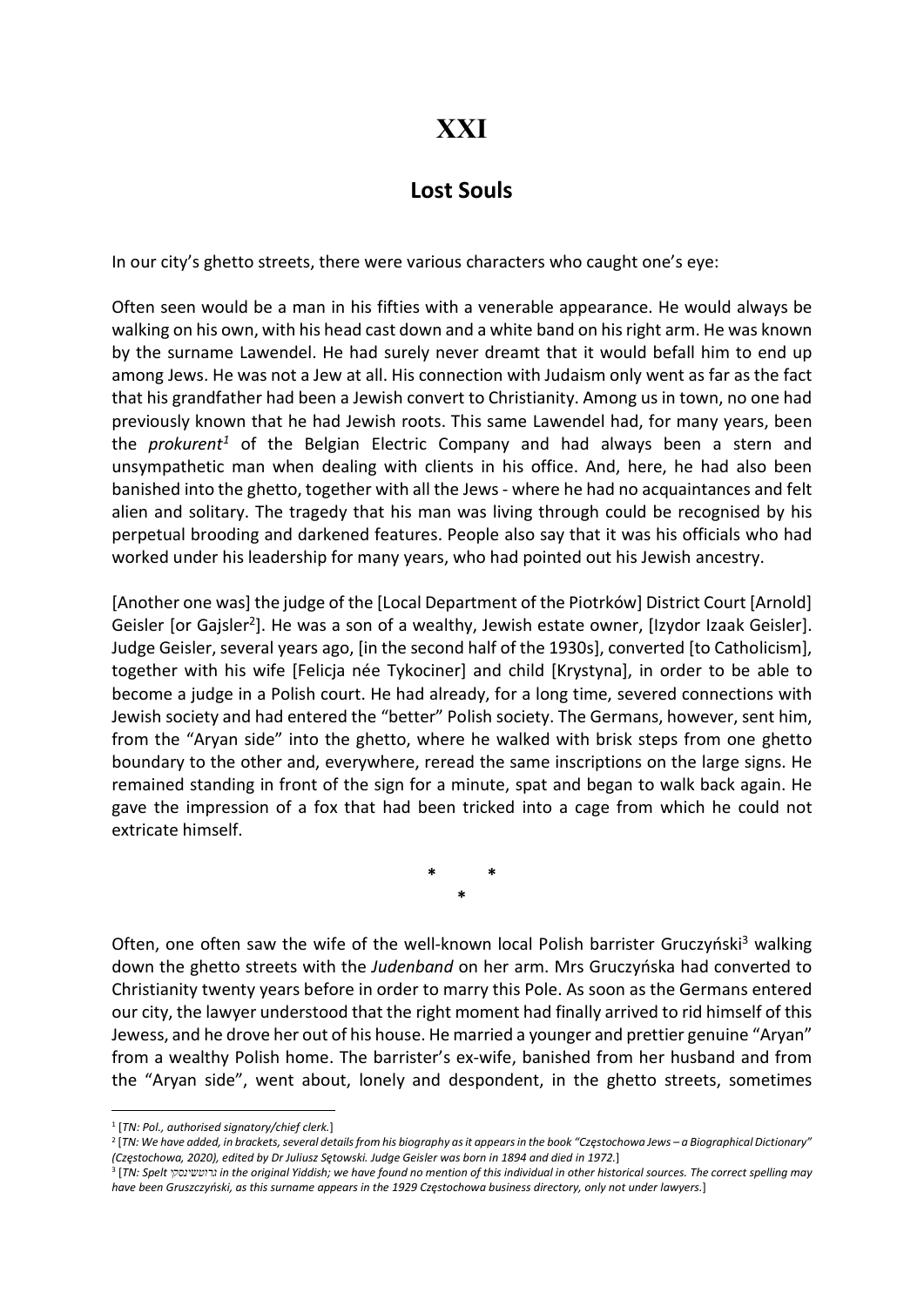stopping her formerly acquainted Jewish women, from whom she sought a little sympathy. Her Jewish parents were also here in the ghetto, but she did not live with them, but with an old childhood female friend. The, once beautiful, woman has a darkened, sorrowful face, with eyes from which agony and fear scream out. She carries around a basket with little pieces of soap and other trifles, which she sells to the Jewish women who have pity on her, and, with the proceeds, she tries to make do, so as not to perish of starvation.

[There is also] a woman of German origin, who has led a peaceful family life with a Jew for twenty-two years. Long ago, they had been forced to leave their residence. Her husband is in the ghetto and she on the "Aryan side". Every day, she brings him a bit of food, but is afraid to go up to his flat. She hangs about here and there, until an opportune moment arises and she rushes up the stairs leading to her husband's residence. They own a factory and, as there was a danger that it would be requisitioned as Jewish property, they were formally divorced and she, the pure "Aryan", has become the owner of the factory and the rest of the property. She aids her "divorced" husband however she can, but she has to be careful that this should not be found out.

> \* \* \*

In the street, we often see the elderly, grey, yet very elegant Abramson. For decades, he was an agent for the largest foreign raw material factories. He was much loved by the Jewish populace and the manufacturers with whom he conducted business. Thirty years ago, he married a German woman from Vienna, who converted to Judaism. They had two sons. After the Germans entered our city, their life was shattered. Abramson had not wished his wife and sons to suffer on his account and had gone into the ghetto on his own, leaving the family, as a German one. on the "Aryan side". This, too, did not come easily for them. Every day, his wife comes into the ghetto with a small pot of food for her beloved husband. Also, each son steals in, separately, [to visit] their elderly father for a hile, keenly guarding himself that no one should notice.

> \* \* \*

Every evening, on the First Aleja, by the ghetto's border, the engineer Fajnkind stands after work at the Judenrat's Technical Department. He is waiting for his Christian wife, together with whom he has lived for many years. Now, he is in the ghetto and she on the "Aryan side". She comes to him every evening and they pour out their hearts [to each other] in the middle of the street. When a policeman approaches, they part as if they were strangers.

> \* \* \*

Once, a man of about fifty stopped me in the street with a "Good morning" in German. I looked at him and saw a familiar face. I remembered that we had met at the barracks when the Germans seized Jews in the street and imprisoned them there.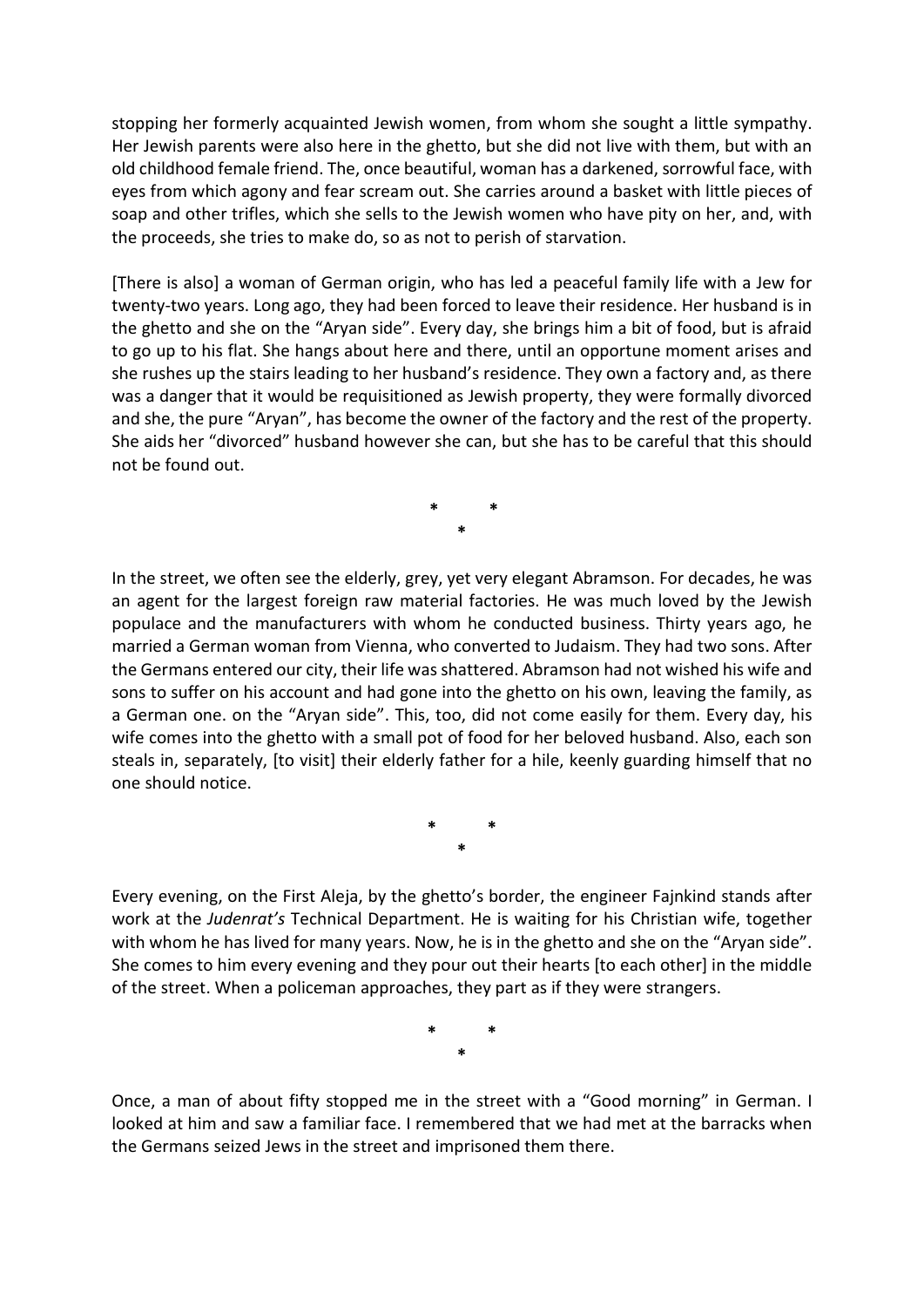We started talking about the situation and the man sighed in an uncommonly, heavy manner. I asked what was wrong with him, and he replied that such was the weight on his soul that he was compelled to pour his heart out to someone. And he told me his story:

"Twenty-four years ago, I left our city of Częstochowa for Germany, to the city Köln am Rhein [Cologne on the Rhine]. I am a good metal engraver and soon found work there. I earned well and lived very nicely.

"I met a beautiful German girl, married her and led a very fine life. We gave our two sons a good education and, thus, we lived happily and contentedly, until Hitler rose to power. I then perceived that I would no longer be able to live tranquilly with my family in Germany and decided to travel back to the city of my birth, to Częstochowa. I arrived here with my family, set up my engraver's workshop and earned well. Once more, I was living happily with my family - until the Germans came to us here."

The man suddenly lost control of himself and started weeping in the middle of the street. Once he had composed himself a little, he resumed his account:

"When the Germans perpetrated "Bloody Monday in our city, along with my eldest son, I was taken, together with everyone, to the barracks. After two days, I was freed from there along with others. When the ordinance was issued that Jews had to wear the bands of shame, my sons and I wore them like all the other Jews. This caused my wife much agony. My children suddenly felt that they were Jews and that their mother was a German – a child of the nation which was putting them to shame and derision.

"When the law, regarding forced labour, was put into effect, the Judenrat sent my eldest son away to the labour camp in Cieszanów. There, at work, he was horribly beaten by the German murderers and fell dead in the woods. The Judenrat notified us that our son was no longer alive. My agony was great, but I cannot describe the suffering of my wife, who was in a state of shock, not only due to the heavy blow of losing a child, but also because of the strange abyss that had suddenly opened before her - she, a German, had lost her child because he was a Jew, and he had been murdered by the Germans – by her own brethren. For a while, she was in a state bordering on insanity. She would go about for whole days and nights, screaming that she was always seeing her murdered child before her eyes, and she clutched onto her second boy and clasped him to her heart. Afterwards, she sunk into depression. A heavy grief settled on our home. We would be silent for days on end, without saying one word to each other.

"One day, a German gendarme unexpectedly entered our home. It was my wife's brother. He barely gave me a light nod with his head and called his sister to one side. They spoke for about half an hour, after which he departed, without saying goodbye to me. My wife told me that he was a gendarme and was serving in Warsaw.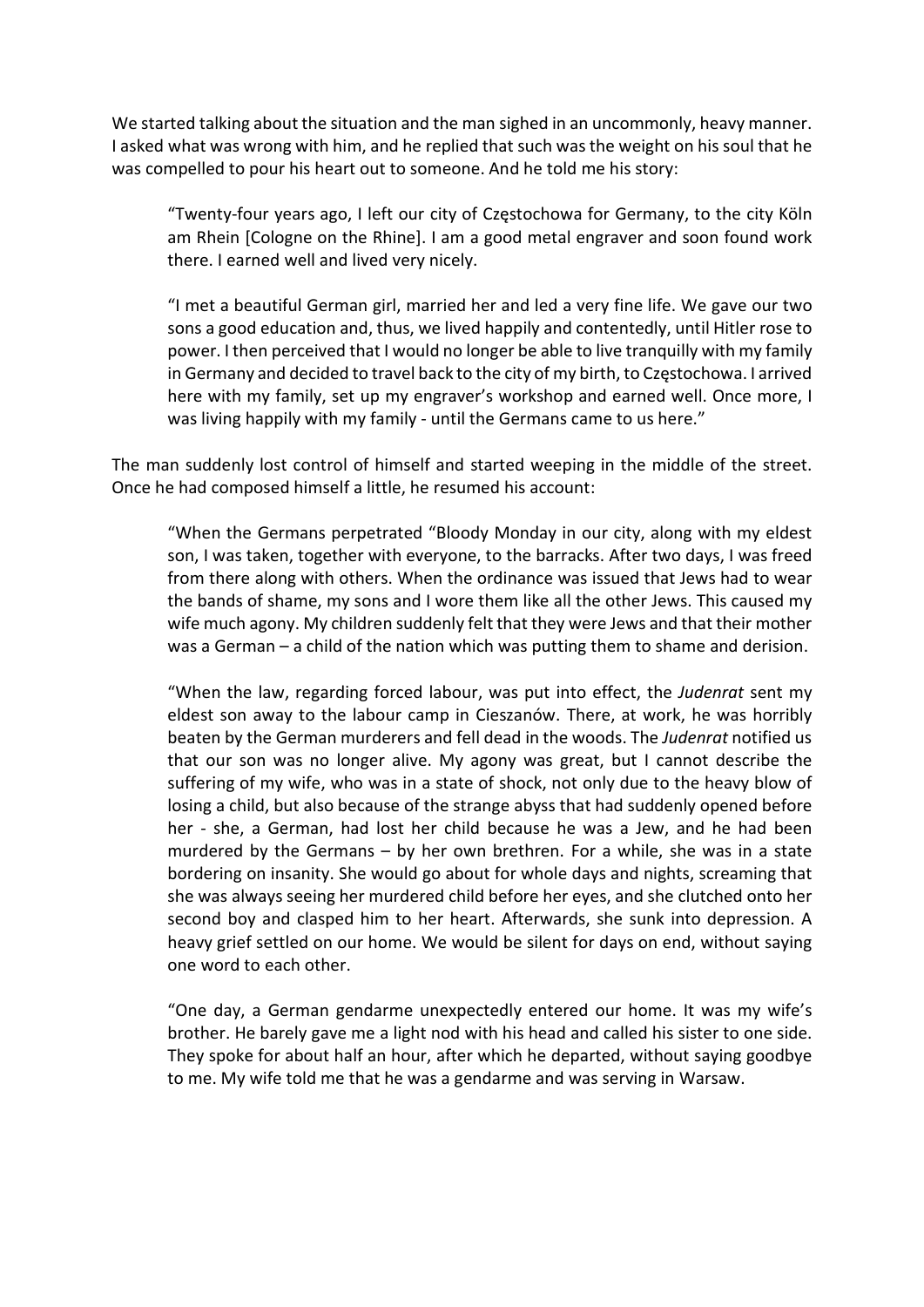

Jews, with ghetto armbands, on ul. Warszawska



In the "Small Ghetto"

"From that day onwards, my wife would often go out into the street. People told me that she was frequently seen with German railway officials. Her brother also began to visit her often, when I was not at home. Until one day, she declared to me that she could not live with me any longer and that she was travelling to her brother in Warsaw.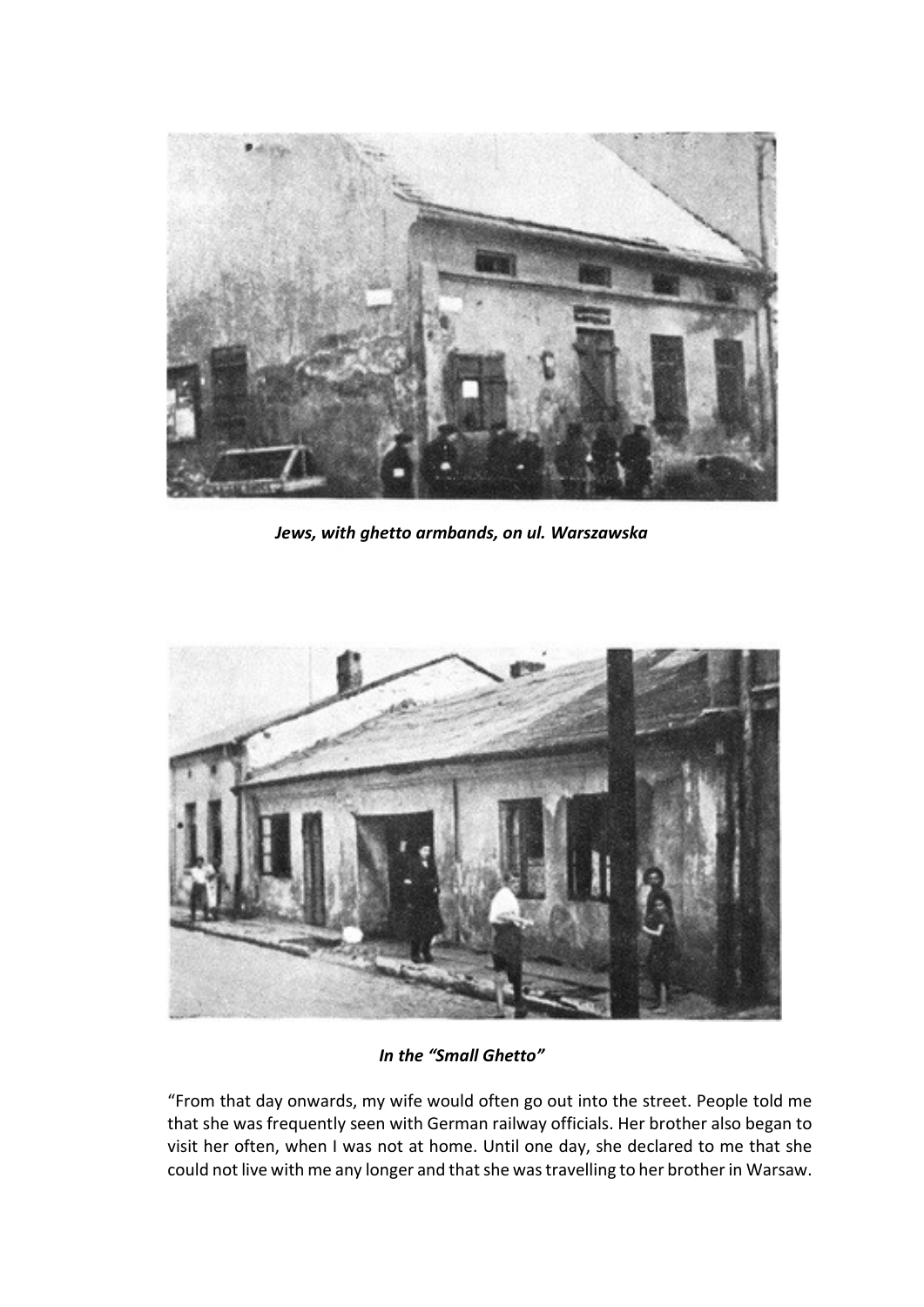Astounded, I ran to her and begged her not to leave me after twenty-five years of living together. My eleven-year-old boy also could not tear himself away from his mother - the German - and both of us fell at her feet weeping. She, too, was weeping, and her tears ran down onto our heads. She bent down to the ground, where my son and I were lying and the three of us embraced heartily, drenching ourselves in warm tears. Thus, we wallowed on the ground in love and in pain, until our child fell asleep from exhaustion. Then, she suddenly tore away from the spot with a wild shout of "Stay healthy!" and ran out of the house.

"I lost my beloved wife and my son lost his mother. Now, I wander about here in the ghetto like an animal locked in a cage, and I do not know what to do with myself and with my son."

> \* \* \*

Individual Jews, who were employed on the "Aryan side" by the authorities as interior designers, painters, watchmakers and other professional workmen, Judenrat officials and employees in Aryan firms, received individual passes from the city administration, in order to be able to leave the ghetto, during set hours in the day, to go to their workplaces. These passes were valid for one month, after which they were extended for another month, if the firm, in which the Jew was employed, issued a certificate to the effect that he would continue to be employed there. Later, the city administration limited the number of passes. Soon, there were people to be found, who procured these passes for a great deal of money. Jews, who needed to tend to their matters on the "Aryan side", acquired such passes and thus business began to come to life in the ghetto. Jewish merchants secretly joined with Poles, sent them to other cities to buy and sell different goods. They established firms under Aryan names outside the ghetto and also in other cities. The Poles became partners in the profits. Up front, everything looked "Aryan" – but the business was factually conducted in a large measure with Jewish money and Jewish merchandise. Poles would say that they admired the Jews who, despite all the difficulties and hindrances, still carried out their activity coolly and capably.

> \* \* \*

The German Obertreuhänder [Chief Trustee] of Jewish fixed asset property gave over the right to administer the Jewish buildings in the ghetto to several Jews. All the Jewish houses were divided amongst five or six Jews, who were known to the Obertreuhänder as people who "understood business".

The young Kolenbrener received the finest houses under his administration and also the concession to remove the waste from all the courtyards in the ghetto, for which all the other Jewish administrators were forced to pay him a monthly fee. He set up office up in one of the buildings which he administrated, and all the tenants punctually paid rent for the dwellings, for water, for the sewers that they used and for taking out the rubbish - even though it always lay in the courtyards.